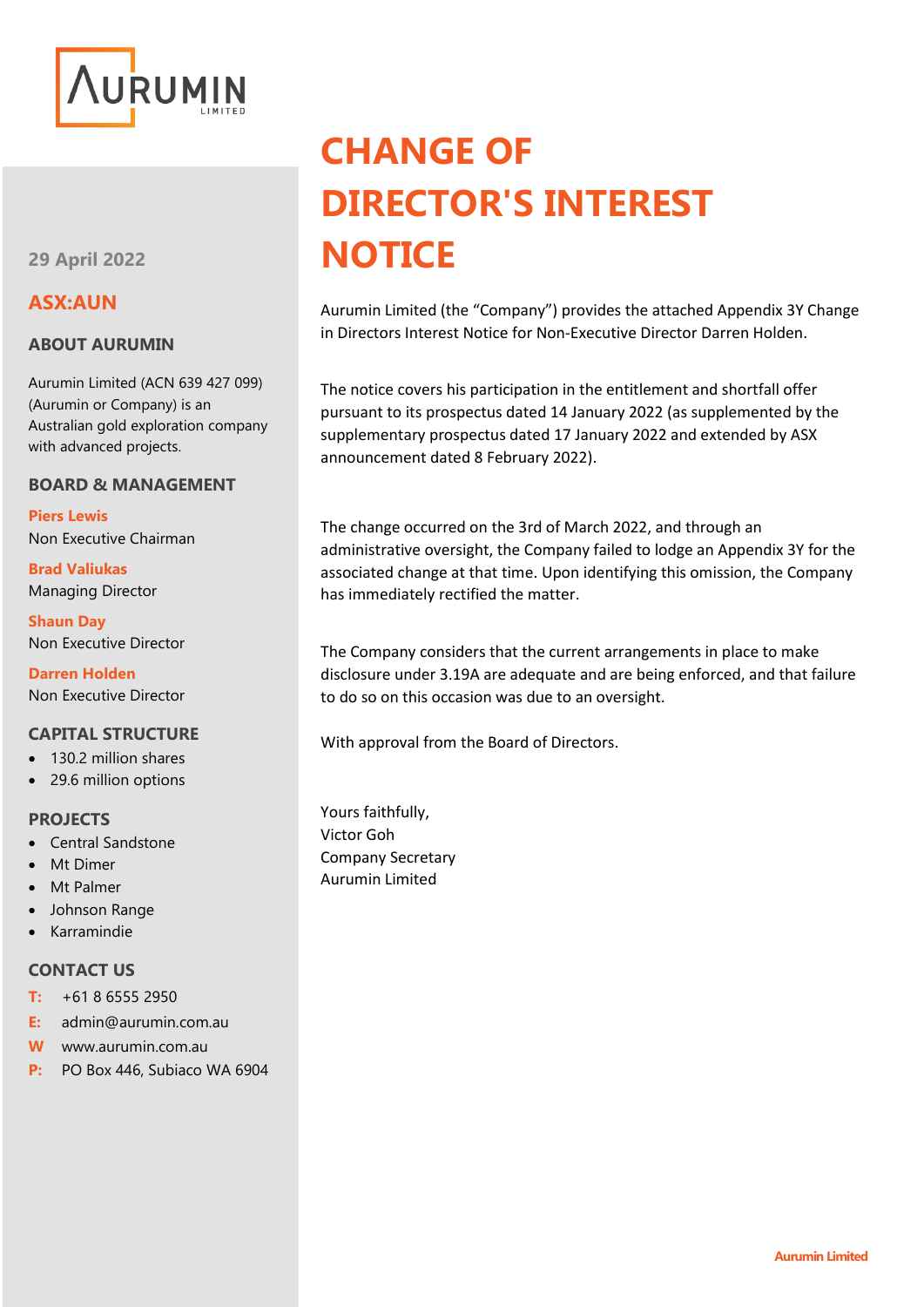## **Appendix 3Y**

*Rule 3.19A.2*

## **Change of Director's Interest Notice**

*Information or documents not available now must be given to ASX as soon as available. Information and documents given to ASX become ASX's property and may be made public.*

Introduced 30/9/2001.

|            | Name of entity AURUMIN LIMITED |
|------------|--------------------------------|
| <b>ABN</b> | 64 639 427 099                 |

We (the entity) give ASX the following information under listing rule 3.19A.2 and as agent for the director for the purposes of section 205G of the Corporations Act.

| <b>Name of Director</b> | Mr Darren Holden |
|-------------------------|------------------|
| Date of last notice     | 14 February 2022 |

#### **Part 1 - Change of director's relevant interests in securities**

*In the case of a trust, this includes interests in the trust made available by the responsible entity of the trust*

Note: In the case of a company, interests which come within paragraph (i) of the definition of "notifiable interest of a director" should be disclosed in this part.

| Direct or indirect interest                                                                                                                         | Indirect                                                                                                                                                                                                                                                      |
|-----------------------------------------------------------------------------------------------------------------------------------------------------|---------------------------------------------------------------------------------------------------------------------------------------------------------------------------------------------------------------------------------------------------------------|
| Nature of indirect interest<br>(including registered holder)<br>Note: Provide details of the circumstances giving rise to the relevant<br>interest. | Ms Leigh Sinclair <holden family<br="" sinclair=""><math>A/C</math> an entity related to Mr Darren Holden</holden>                                                                                                                                            |
| Date of change                                                                                                                                      | 3 March 2022                                                                                                                                                                                                                                                  |
| No. of securities held prior to change                                                                                                              | Indirect:<br>355,000 Ordinary Shares<br>400,000 Unquoted Options with an<br>$\bullet$<br>exercise price of \$0.30 and an expiry<br>date of 31 July 2024<br>100,000 Unquoted Options with an<br>exercise price of \$0.40 and an expiry<br>date of 31 July 2025 |
| <b>Class</b>                                                                                                                                        | Ordinary shares                                                                                                                                                                                                                                               |
| <b>Number acquired</b>                                                                                                                              | 70,000                                                                                                                                                                                                                                                        |
| <b>Number disposed</b>                                                                                                                              | Nil                                                                                                                                                                                                                                                           |
| <b>Value/Consideration</b><br>Note: If consideration is non-cash, provide details and estimated valuation                                           | \$14,000                                                                                                                                                                                                                                                      |

<sup>+</sup> See chapter 19 for defined terms.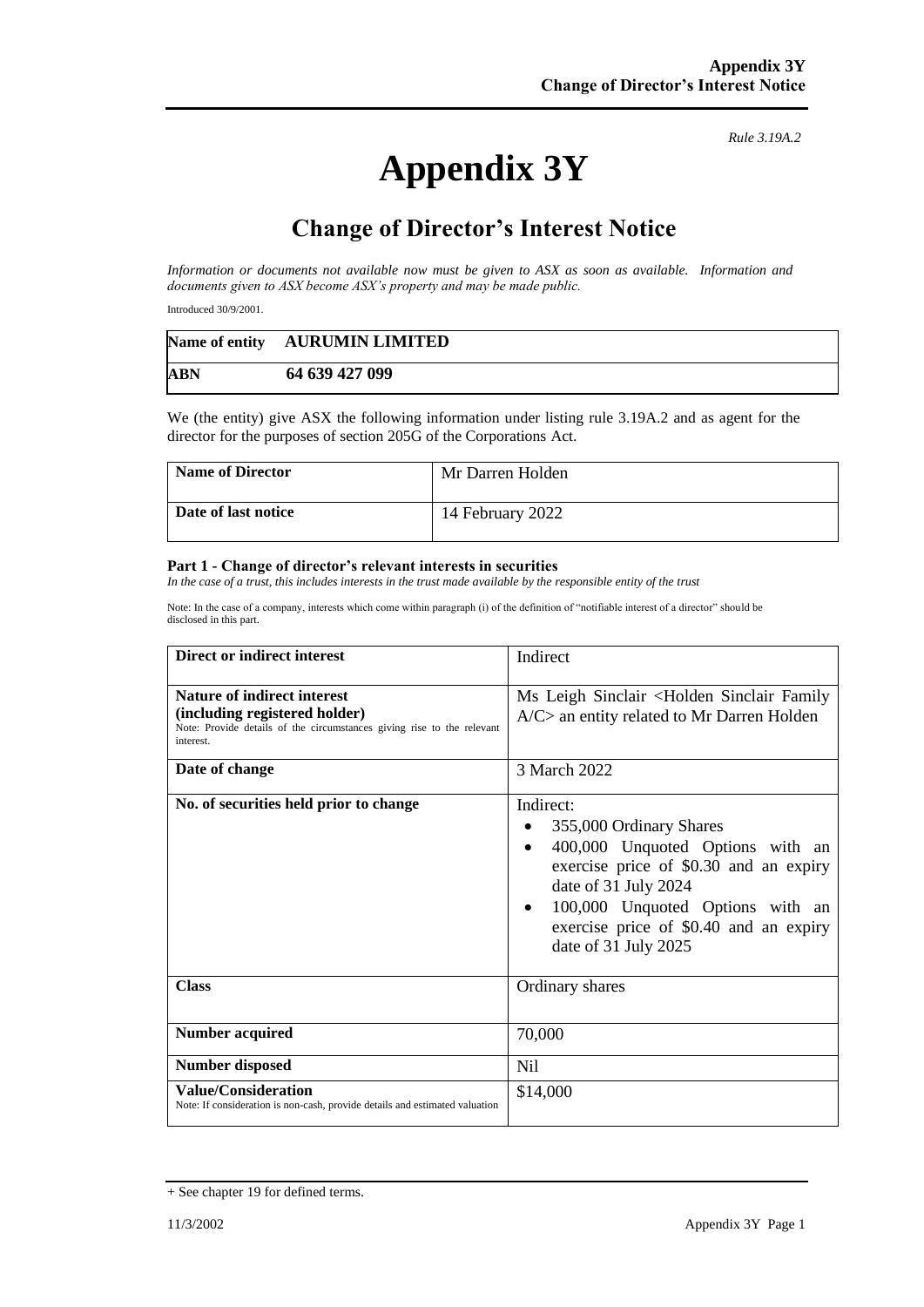| No. of securities held after change                                                                                                                                            | Indirect:<br>425,000 Ordinary Shares<br>400,000 Unquoted Options with an<br>exercise price of \$0.30 and an expiry<br>date of 31 July 2024<br>100,000 Unquoted Options with an<br>$\bullet$<br>exercise price of \$0.40 and an expiry<br>date of 31 July 2025 |
|--------------------------------------------------------------------------------------------------------------------------------------------------------------------------------|---------------------------------------------------------------------------------------------------------------------------------------------------------------------------------------------------------------------------------------------------------------|
| <b>Nature of change</b><br>Example: on-market trade, off-market trade, exercise of options, issue of<br>securities under dividend reinvestment plan, participation in buy-back | Participation in entitlement offer                                                                                                                                                                                                                            |

### **Part 2 – Change of director's interests in contracts**

Note: In the case of a company, interests which come within paragraph (ii) of the definition of "notifiable interest of a director" should be disclosed in this part.

| <b>Detail of contract</b>                                            |  |
|----------------------------------------------------------------------|--|
| <b>Nature of interest</b>                                            |  |
| Name of registered holder                                            |  |
| (if issued securities)                                               |  |
| Date of change                                                       |  |
| No. and class of securities to                                       |  |
| which interest related prior to                                      |  |
| change<br>Note: Details are only required for a contract in relation |  |
| to which the interest has changed                                    |  |
| <b>Interest acquired</b>                                             |  |
|                                                                      |  |
| <b>Interest disposed</b>                                             |  |
| <b>Value/Consideration</b>                                           |  |
| Note: If consideration is non-cash, provide details and an           |  |
| estimated valuation                                                  |  |
| Interest after change                                                |  |
|                                                                      |  |

<sup>+</sup> See chapter 19 for defined terms.